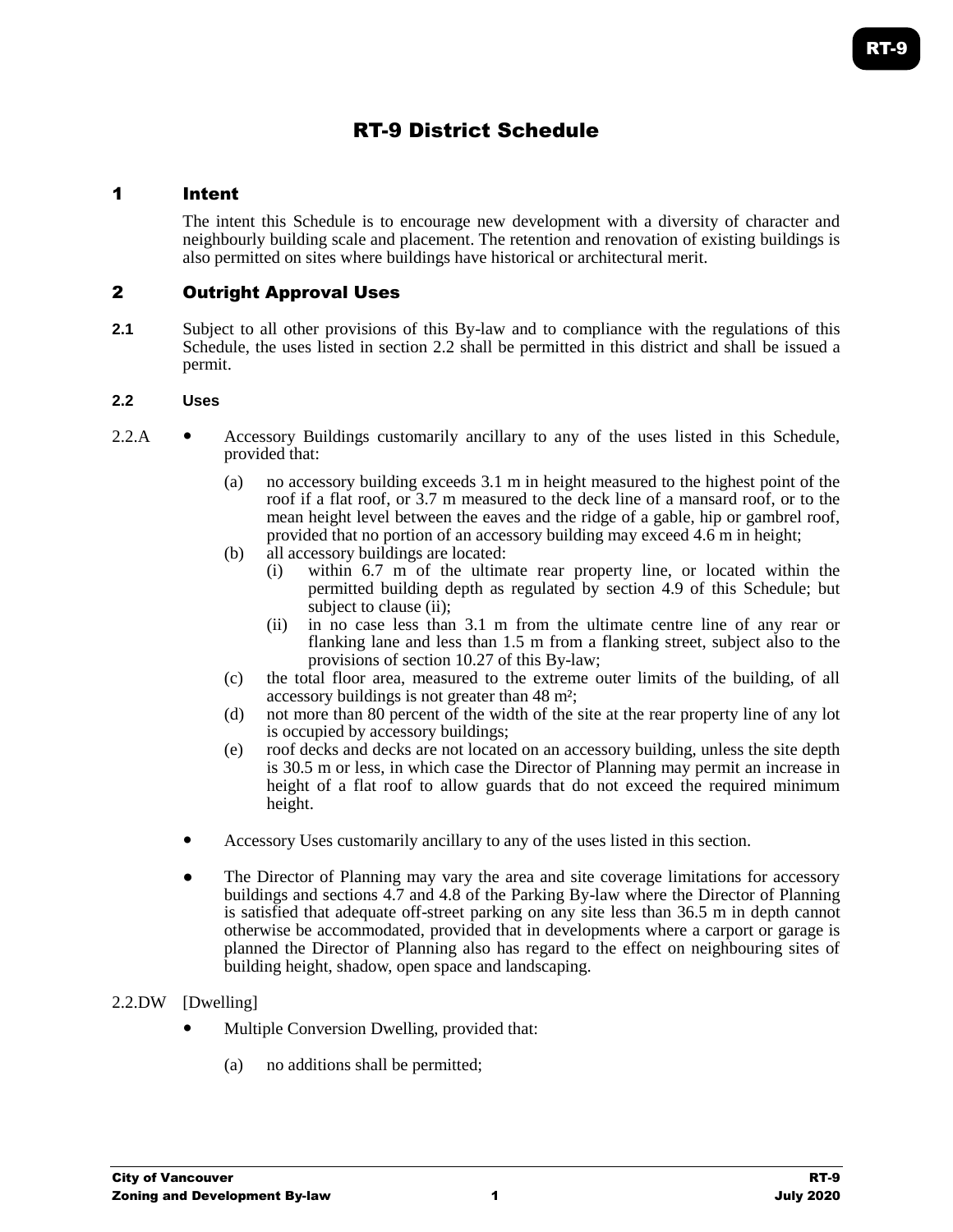- (b) no housekeeping or sleeping units shall be created;
- (c) the number of dwelling units is limited to two; and
- (d) no development permit shall be issued until the requisite permits required by other by-laws that relate to design, construction and safety of buildings is issuable.
- One-Family Dwelling.
- Two-Family Dwelling.

### 2.2.I [Institutional]

 Community Care Facility – Class A, subject to the regulations, variations, and relaxations that apply to a one-family dwelling.

## 3 Conditional Approval Uses

- **3.1** Subject to all other provisions of this By-law, the Director of Planning may approve any of the uses listed in section 3.2 of this Schedule, with or without conditions, provided that the Director of Planning first considers:
	- (a) the intent of this Schedule and all applicable Council policies and guidelines; and
	- (b) the submission of any advisory group, property owner or tenant.

#### **3.2 Uses**

- 3.2.A Accessory Buildings customarily ancillary to any of the uses listed in this Schedule, other than as provided for in section 2.2.A of this Schedule.
	- Accessory Uses customarily ancillary to any of the uses listed in this section.

#### 3.2.AG [Agricultural]

- Urban Farm Class A.
- 3.2.C [Cultural and Recreational]
	- Club, provided that no commercial activities are carried on and the use does not adversely impact residential uses.
	- Community Centre or Neighbourhood House.
	- Library in conjunction with a Community Centre.
	- Park or Playground.
- 3.2.D Deposition or extraction of material so as to alter the configuration of the land.
- 3.2.DW [Dwelling]
	- Dwelling Units in conjunction with a Neighbourhood Grocery Store.
	- Multiple Conversion Dwelling (other than as provided for in section 2.2.DW of this Schedule), resulting from the conversion of a building existing as of December 6, 1977, provided that:
		- (a) before making a decision the Director of Planning shall consider the quality and livability of the resulting units, the suitability of the building for conversion in terms of age and size, and the effect of the conversion on adjacent properties and the character of the area;
		- (b) building additions shall be in keeping with the character of the building; and
		- (c) no housekeeping or sleeping units shall be created.
	- One-Family Dwelling with Secondary Suite.
	- Seniors Supportive or Assisted Housing.

RT-9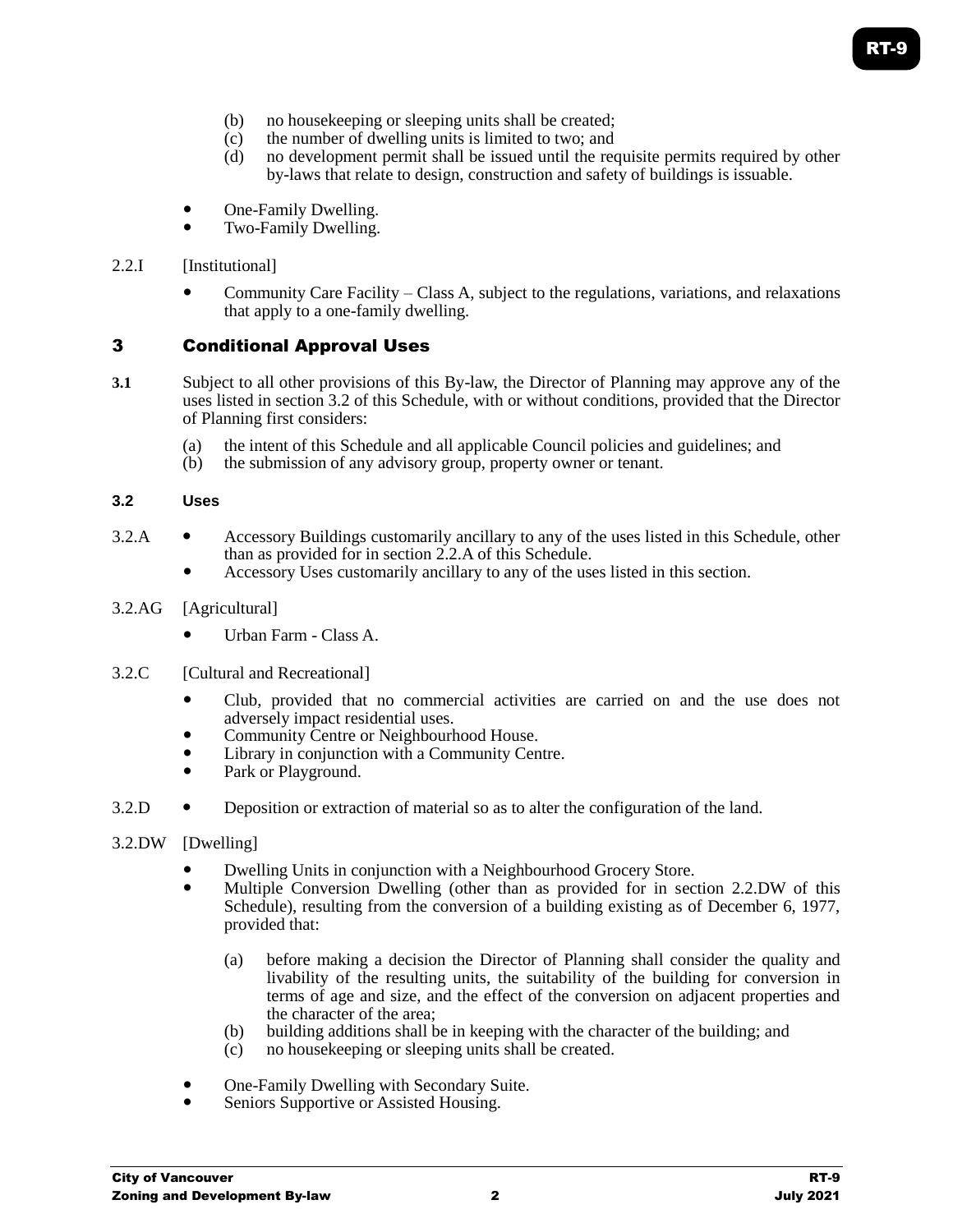## 3.2.I [Institutional]

- Ambulance Station.
- Child Day Care Facility.
- Church.
- Hospital.
- Public Authority Use essential in this District.
- School Elementary or Secondary.
- Social Service Centre.
- Community Care Facility Class B.
- Group Residence.

### 3.2.0 [Office]

Temporary Sales Office.

### 3.2.R [Retail]

- Farmers' Market. *Compatibility with nearby sites, parking, traffic, noise, hours of operation, size of facility, pedestrian amenity*.
- Neighbourhood Grocery Store.
- Public Bike Share.

### 3.2.S [Service]

- Bed and Breakfast Accommodation.
- Short Term Rental Accommodation.
- 3.2.U [Utilities and Communication]
	- Public Utility.

# 4 Regulations

All uses approved under sections 2 and 3 of this District Schedule shall be subject to the following regulations.

## **4.1 Site Area**

- 4.1.1 The minimum site area for a one-family dwelling, a one-family dwelling with secondary suite, or a two-family dwelling shall be 306 m².
- 4.1.2 The Director of Planning may permit a reduction to the minimum site area provisions of section 4.1 with respect to any of the following developments if the lot was on record in the Land Title Office for Vancouver prior to August 10, 1976:
	- (a) one-family dwelling;
	- (b) one-family dwelling with secondary suite;
	- (c) two-family dwelling.
- **4.2 Frontage -** Not applicable.

### **4.3 Height**

4.3.1 A building shall not exceed 10.7 m in height and shall not have more than 2½ storeys.

### **4.4 Front Yard**

4.4.1 A front yard with a minimum depth equal to the average of the minimum front yard depths on the two adjacent sites shall be provided, except that: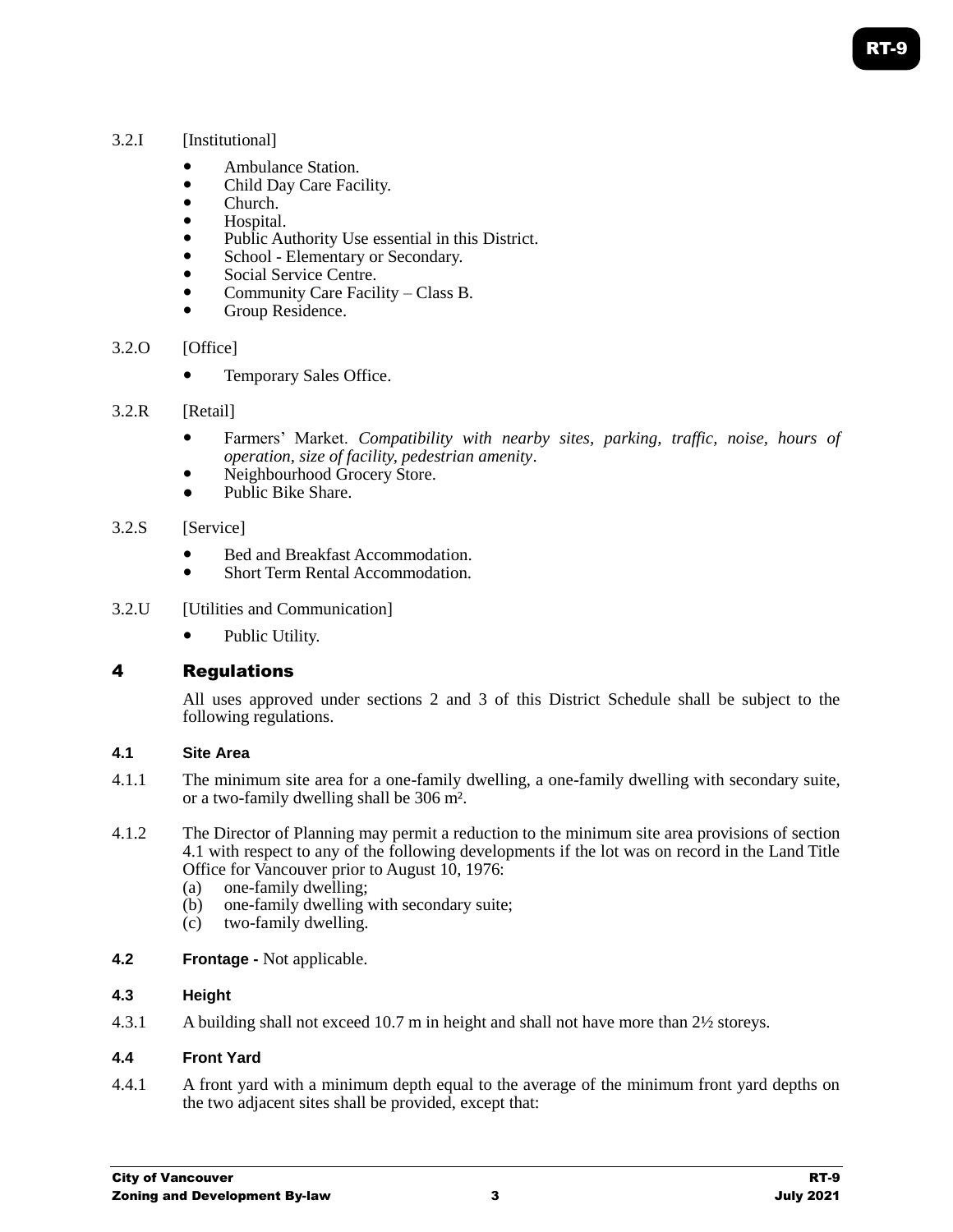- (a) where an adjacent site is vacant, the next adjacent site that is not vacant should be used to determine the average;
- (b) if one or more of the adjacent sites front on a street other than that of the development site, or the adjacent sites are separated by a street or lane, then such adjacent sites shall not be used in computing the average;
- (c) where the site is adjacent to a flanking street or lane, the depth shall equal the single adjacent site.
- 4.4.2 The Director of Planning may permit a different minimum front yard than prescribed in section 4.4.1 provided the Director of Planning first considers all applicable policies and guidelines adopted by Council.
- 4.4.3 Entries, porches and verandahs complying with the conditions of subsection 4.7.3(g) are permitted to project a maximum of 1.8 m into the required front yard.

### **4.5 Side Yards**

- 4.5.1 A side yard with a minimum width of 10 percent of the width of the site shall be provided on each side of the building, except that a side yard need not exceed 1.5 m in width.
- 4.5.2 In the case of a corner site which has located at its rear, with or without the intervention of a lane, a site which fronts on the street flanking the corner site, the exterior side yard shall be regulated by the provisions of section 10.27 of this By-law.
- **4.6 Rear Yard -** Not Applicable.

### **4.7 Floor Space Ratio**

- 4.7.1 The floor space ratio shall not exceed 0.60, except that for one- and two-family dwellings and multiple conversion dwellings:
	- (a) the Director of Planning may permit an increase in the maximum floor space ratio to a maximum of 0.75, provided the Director of Planning first considers the intent of this Schedule and all applicable policies and guidelines adopted by Council and the submission of any advisory group, property owner or tenant.
	- (b) the Director of Planning may permit floor space beyond that permitted under clause (a) provided that:
		- (i) there are no building additions, and the floor space to be permitted is within the walls and roof of a building existing as of November 2, 1993 except for floor space additions which may be the result of meeting the exiting requirements of the Building By-law or providing additional daylight into existing attic space; and
		- (ii) the Director of Planning first considers all applicable policies and guidelines adopted by Council, and the submission of any advisory group, property owner, or tenant.
- 4.7.2 The following shall be included in the computation of floor space ratio:
	- (a) all floors, including earthen floor, to be measured to the extreme outer limits of the building;
	- (b) stairways, fire escapes, elevator shafts, and other features which the Director of Planning considers similar, to be measured by their gross cross-sectional areas and included in the measurements for each floor at which they are located; and
	- (c) the floor area of bay windows, regardless of seat height, location on building or relationship to yard setbacks, in excess of the product of the total floor area permitted above the basement times 0.01.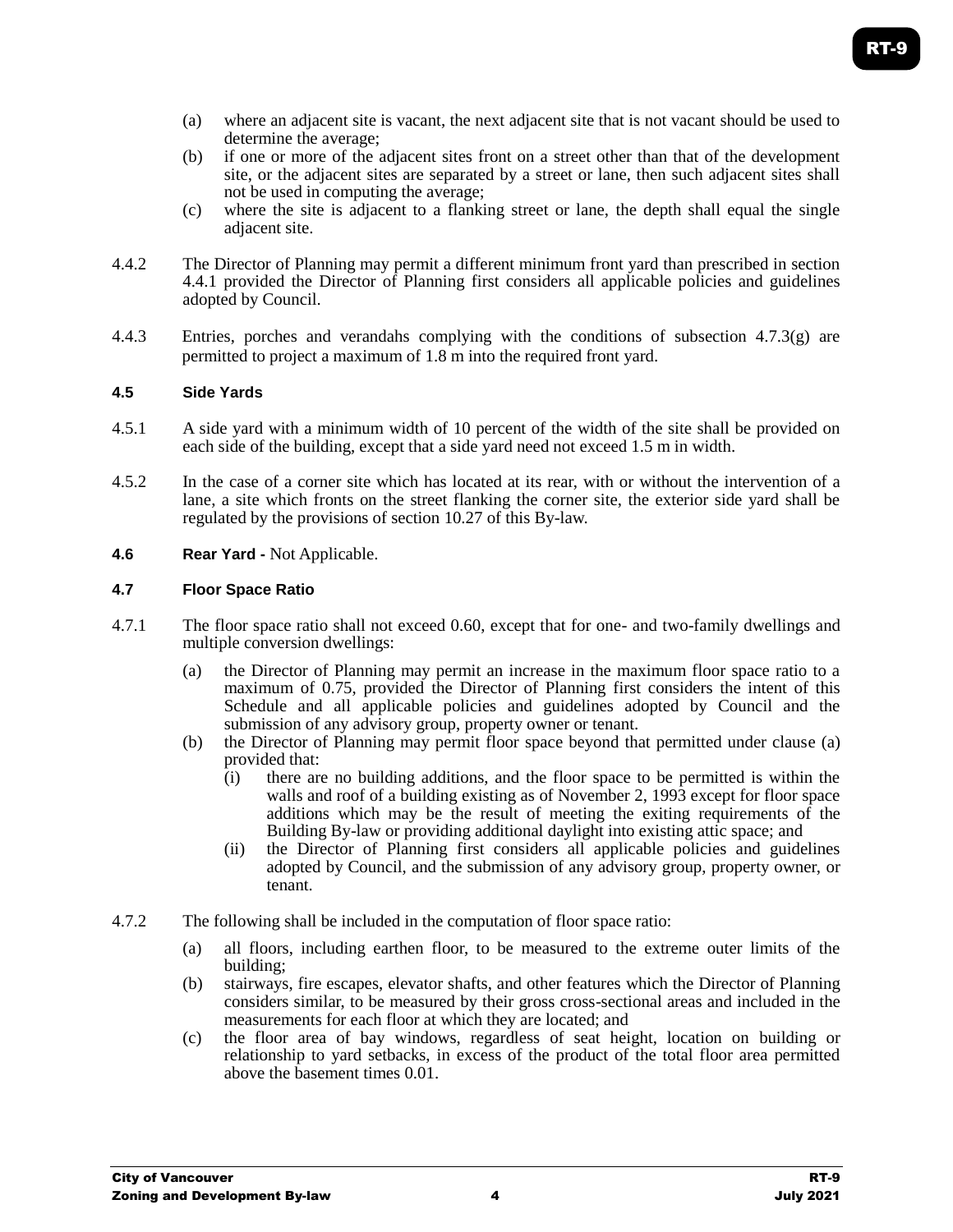- 4.7.3 The following shall be excluded in the computation of floor space ratio:
	- (a) balconies and decks and any other appurtenances which, in the opinion of the Director of Planning, are similar to the foregoing, provided that the total area of these exclusions does not exceed 8% of the floor area being provided;
	- (b) patios and roof decks, provided that the Director of Planning first considers the effect on privacy and overlook;
	- (c) where floors are used for off-street parking and loading, the taking on or discharging of passengers, bicycle storage in multiple conversion dwellings containing 3 or more units or in multiple dwellings or uses which in the opinion of the Director of Planning are similar to the foregoing, those floors or portions there so used, which:
		- (i) are at or below the base surface, provided that the maximum exclusion for a parking space shall not exceed 6.7 m in length; or
		- (ii) are above the base surface and where developed as off-street parking are located in an accessory building situated on the site in accordance with section 2.2.A of this Schedule, provided that the maximum exclusion for a parking space shall not exceed 6.7 m in length;
	- (d) amenity areas in multiple conversion dwellings containing 3 or more units, or in multiple dwellings, including child day care facilities, recreation facilities and meeting rooms, to a maximum total area of 10 percent of the total permitted floor area; and in the case of child day care facilities, provided the Director of Planning, on the advice of the Director of Social Planning, is satisfied that there is a need for a day care facility in the immediate neighbourhood;
	- (e) areas of undeveloped floors which are located
		- (i) above the highest storey or half-storey and to which there is no permanent means of access other than a hatch; or
		- (ii) adjacent to a storey or half-storey with a ceiling height of less than 1.2 m;
	- (f) floors located at or below finished grade with a ceiling height of less than  $1.2$  m;
	- (g) entries, porches and verandahs and covered porches above the first storey, provided that:
		- (i) the side facing the street or rear property line is open or protected by guards that do not exceed the required minimum height, and
		- (ii) the total area of these exclusions, when combined with the balcony and deck exclusions under subsection 4.7.3(a), does not exceed 13% of the floor area being provided; and
	- (h) unconditioned floor areas with a ceiling height or height to the underside of joists of less than 2.0 m, located below the floors of entries, porches and verandahs complying with subsection  $4.7.3(g)$ , to which there is no access from the interior of the building.

### **4.8 Site Coverage**

- 4.8.1 The maximum site coverage for buildings shall be 45 percent of the site area.
- 4.8.2 For the purpose of this section, site coverage for buildings shall be based on the projected area of the outside of the outermost walls of all buildings and includes carports, but excludes steps, eaves, balconies, and decks.
- 4.8.3 Except where the principal use of the site is a parking area, the maximum site coverage for any portion of the site used as parking area shall be 30%.

### **4.9 to (Reserved)**

**4.15**

### **4.16 Building Depth**

4.16.1 The maximum building depth shall be 40 percent of the site depth (measured prior to any required lane dedication).